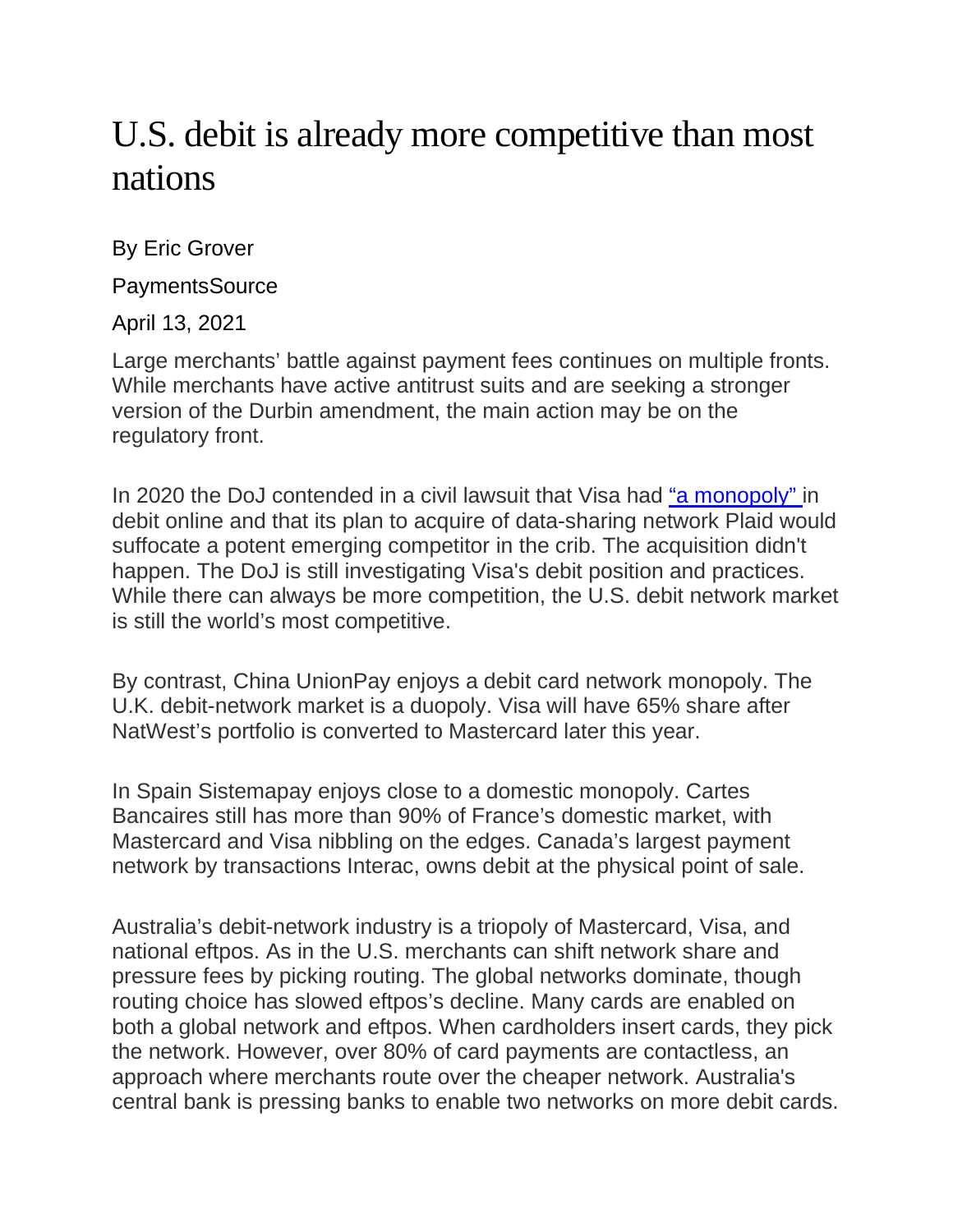As elsewhere, the lower-cost national network was slow to support contactless and e-commerce.

There are more than a dozen U.S. debit networks including Visa, Mastercard, Discover, Fiserv's Star and Accel, FIS's NYCE, Culiance, Jeanie, Shazam, and Coop. Arguably PayPal transactions funded by ACH, balances, and debit cards, are debit, albeit priced like credit.

However, most small- to midsize businesses don't accept traditional "PINdebit" networks, notwithstanding their historically cheaper rates. They've made little headway online. Acculynk's efforts to support PIN online burdened consumers and didn't generate sales.

And issuers have been slow to green-light signature, signatureless, and PIN-less-authenticated debit for the national networks.

Networks' marginal processing costs are zero. Advocates of ebit-routing choice consequently thought routing competition would enable merchants to ratchet down interchange and bring network fees close to zero. Its impact has been more modest than hoped for.

As long as there are more than two choices, banks have an option to drop debit networks cutting interchange to win routing.

Large merchants' directing routing, however, has squeezed network fees, particularly for PIN-authenticated payments. Large retailers and national debit networks argue Visa and Mastercard use pricing and their breadth of services and technology to inhibit merchants' debit-routing choices.

It's normal commercial practice to give bigger customers better prices. Apple and Google granting small app providers payment-acceptance fees 50% lower than large ones is a notable exception, and testifies to the power and value of their proprietary iOS and Android marketplaces.

When the mandate to provide debit-routing choices took effect in 2012, Visa cut debit-processing fees to better compete, and introduced a fixed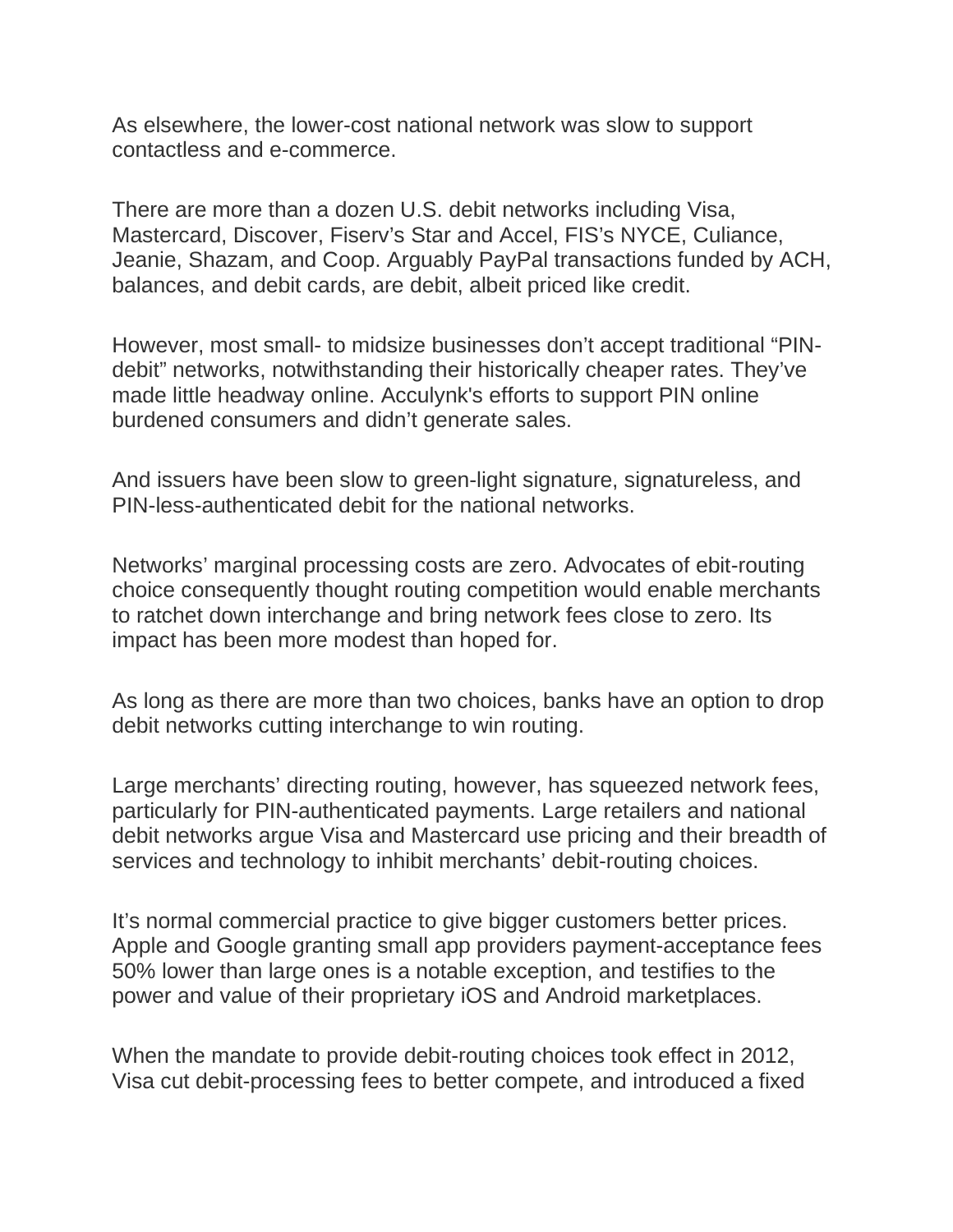monthly acceptance fee tiered by volume, a massive price hike that generated funds to reward large merchants for routing volume.

Visa and Mastercard are bigger than the national payment schemes, have richer product suites, greater technical prowess, and leverage their assets to make the whole greater than the sum of the parts.

To support merchants' debit-routing choices for EMV cards, national networks use Mastercard's and Visa's technology.

Each U.S. debit card has a global AID pointing to Mastercard, Visa, or Discover, and a U.S. AID identifying all enabled networks. Merchants complain the global AID is often the default. However, they frequently chose the global AID to support mobile payments and contactless as the easier path.

National networks that are focused on shaving pennies off switch fees haven't invested in their brands or contactless technologies. There are options; the White Label Association supports EMV-compliant standards for national networks.

In 2016 the Fed forced Visa to stop mandating merchants let cardholders pick AIDs because the global AID only routes to one network. Visa's demand pitting "Visa AID" against "US Common Debit AID" infuriated big merchants and wasn't a brand matchup to national networks' liking.

Dodd-Frank prohibits issuers and payment card networks from inhibiting merchants exercising debit-routing choice. The law, however, doesn't ban cardholders choosing the network to use a promotion. Nor should the Fed inhibit cardholders profiting from benefits networks enable.

Critics assert Visa and Mastercard use their AIDs to disadvantage national networks by characterizing non-PIN-authenticated transactions as "no card verification method" transactions. Of course, PINless and signatureless debit can reasonably be described thus. The national systems could have developed their own EMV-compliant AID(s).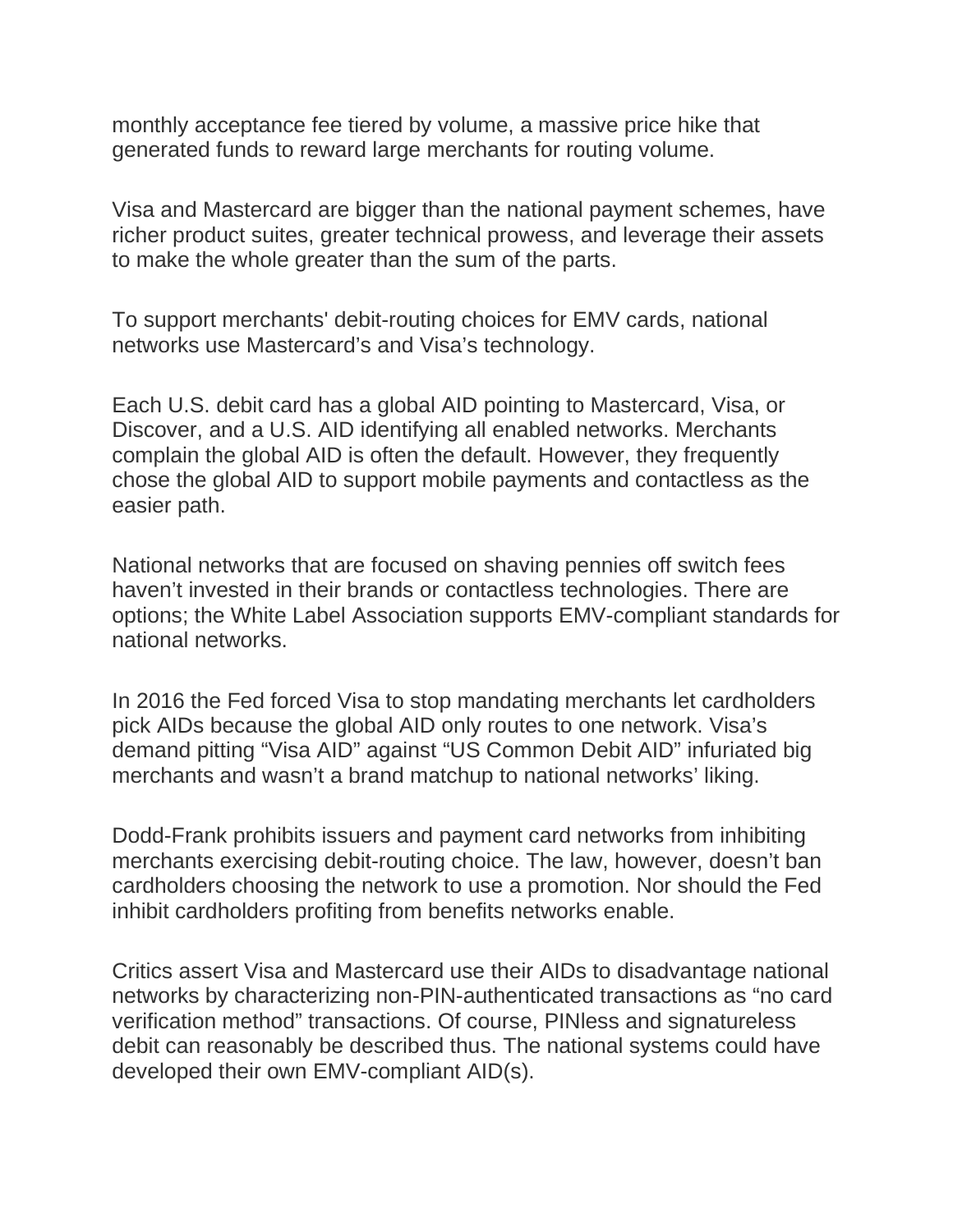Does not helping weaker competitors run afoul of the Durbin Amendment or Sherman Antitrust Act?

Visa and Mastercard offer fee-free security-enhancing tokenization services, reinforcing their centrality. Most apps and e-wallets rely upon them. It's the easy path.

Merchants and national networks aren't victims. They have agency. Discover, FIS, and Fiserv tokenize payment credentials. And apps and ewallets could use multiple tokens to identify each enabled network.

Visa and Mastercard refused to decrypt tokenized account numbers for competitors. In 2018, apparently under regulatory pressure, Visa, but not Mastercard, agreed to decrypt competing networks' tokens, if issuers request.

National debit networks are trapped in merchants', banks' and their own paradigm that they're utilities, of competing on cost rather than value.

Burgeoning buy now/pay later programs have been taking share from debit. They cost more. SMBs pay 6% for Sezzle. But value trumps cost. Sezzle generates incremental sales. Debit networks could partner and co-brand with BNPLs.

Networks looking to differentiate might take a cue from [Cardlytics,](https://www.cardlytics.com/) which enables merchants to offer targeted cardholder promotions. Issuers generate fees and spend, and merchants happily pay fees for new sales.

Fiserv and FIS have huge payments ecosystems of banks and merchants. Fiserv's networks are enabled on one of every three debit cards. Delivering targeted promotions and reward-point spending would make them more attractive to merchants and issuers.

Brand-gelded national debit networks' ride in the slipstream of Mastercard's and Visa's names. Consumers don't know they have a Star debit card, much less prefer Star. No merchant accepts the national debit networks to generate sales.